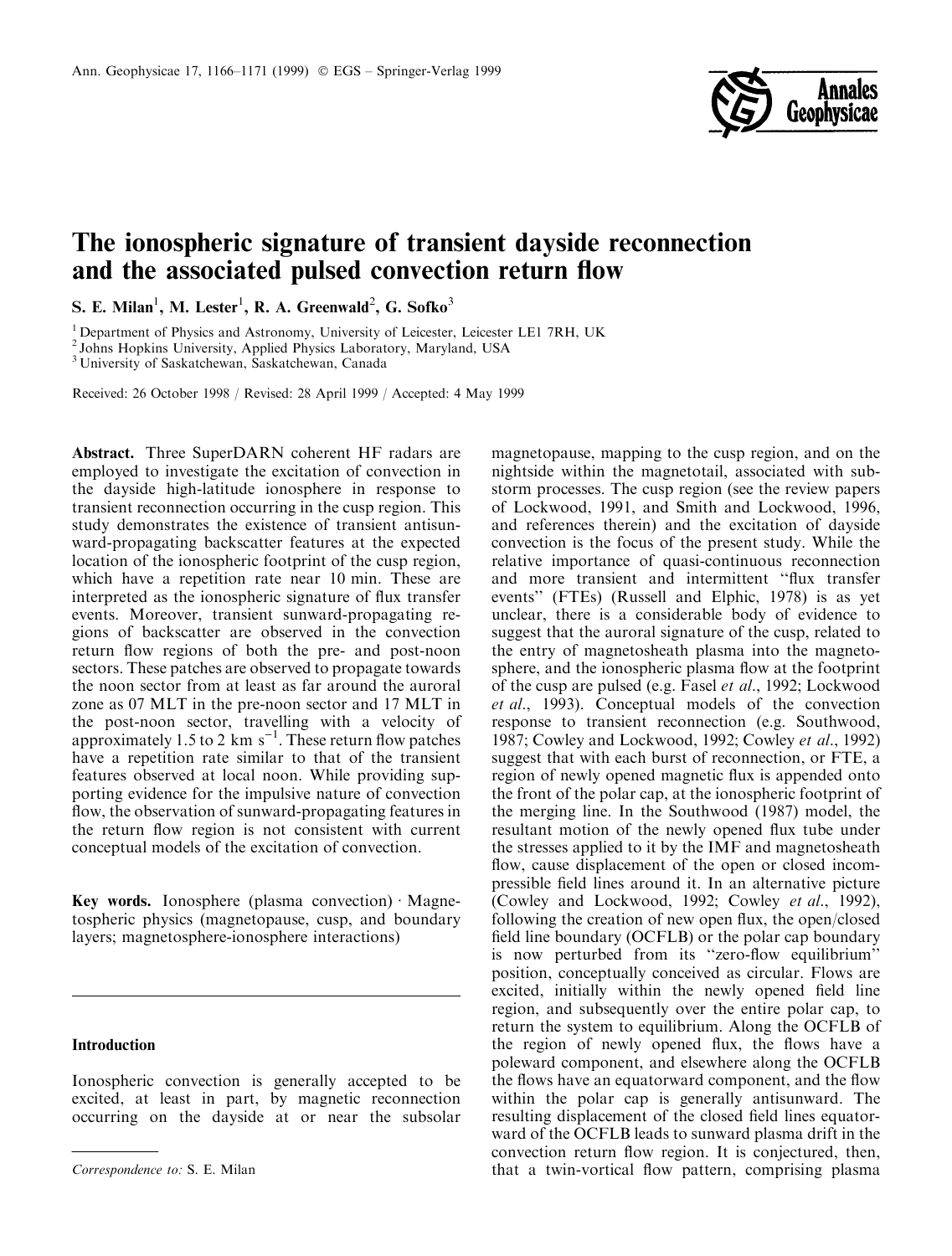drift velocities of the order of several  $100 \text{ m s}^{-1}$ , is generated at noon and expands poleward across the polar cap and azimuthally around the polar cap boundary with a phase speed of a few km  $s^{-1}$  (Cowley et al., 1992); in general, a pre-/post-noon asymmetry is introduced by the  $B_y$  component of the IMF, though this is not relevant to the present discussion. The time scale of the excitation and subsequent decay of the largescale flow pattern associated with an individual FTE is estimated to be of the order of 10 to 15 min. The timeaveraged flow excited by a sequence of FTEs, recurring at their mean repetition rate of 8 min (e.g. Bercham and Russell, 1984), together with reconnection occurring on the nightside, recreates the traditional twin-cell convection pattern. It must be emphasised, however, that within this conceptual framework the excitation of convection is a consequence of the displacement of the pre-existing open flux of the polar cap by the much smaller region of newly opened flux created by reconnection; as the ratio of areas of the new and old open flux regions is of the order of  $0.03$  (Lockwood *et al.*, 1990), then the plasma displacement in response to an individual FTE should be small, especially away from the ionospheric footprint of the cusp.

Previously, most studies have focused on the excitation of convection flow at the ionospheric footprint of the cusp, and less attention has been paid to the excitation of sunward flow at lower latitudes, on closed field lines, in the convection return flow region. There have been suggestions that this return flow is pulsed in response to transient antisunward flow within the polar cap (Moen et al., 1995, 1996; Provan et al., 1998), though these studies have been confined to measurements along a meridian and hence little information regarding the azimuthal evolution of the flow has been gathered. The present study reports on measurements of the plasma drift over a significant proportion of the dayside high-latitude ionosphere, made by three of the SuperDARN coherent HF radars. Sunward-propagating patches of backscatter are observed in both the preand post-noon sector return flow regions, their motion being tracked across at least 2 h of MLT in their 8 to 10 min lifetimes. These observations have repercussions for the conceptual models of convection excitation discussed above.

### **Observations**

Three radars of the SuperDARN network (Greenwald et al., 1995), Saskatoon, Goose Bay, and Pykkvibaer, have been employed in the present study. Each radar completes a 16 beam, 75 range gate, azimuthal scan every 2 min. During the period of the present study, 1330 UT to 1600 UT, 17 April 1996, the Goose Bay radar was observing the noon sector auroral zone and the Saskatoon and Pykkvibaer radars were observing the pre- and post-noon sector auroral zones, respectively. At this time, the IMP-8 spacecraft was located some 15  $R_e$  upstream of the Earth's bowshock. The spacecraft observed a southward turning of the IMF, to approximately  $B_z \approx -4$  nT, at 1347 UT; the IMF remained southward for several hours following this, except for a brief excursion to  $B_z \approx 0$  nT at 1425 UT. Throughout this interval IMF  $B<sub>v</sub>$  was negative, though small, varying between  $-1$  nT and  $-3$  nT.

At 1350 UT, almost immediately after the southward turning of the IMF was observed at IMP-8, backscatter suddenly appeared within the fields-of-view of the three SuperDARN radars. Range-time-velocity plots for the three radars during the interval 1330 UT to 1600 UT are illustrated in Fig. 1. In these and subsequent plots, positive (negative) velocities correspond to plasma drift toward (away from) the radar. Grey regions are attributed to ground backscatter and are of no interest to the study. Moreover, the band of scatter at magnetic latitudes below 70° within the Pykkvibaer field-of-view originate in the E region and will not be discussed further. In all three cases, the observations of interest take the form of regions of backscatter which appear to propagate towards the radar, as in the case of Pykkvibaer, or away from the radar, as in the cases of Goose Bay and Saskatoon. In each of these cases, the plasma drift within the patches is also towards or away from the radars in the same sense. The occurrence of each of these backscatter patches is indicated by arrows. These patches have a mean recurrence period and lifetime of approximately 10 min. The backscatter power associated with these patches is between 10 dB and 30 dB above the background noise.

To better understand the nature of these backscatter regions, the clearest example from each radar is examined in more detail. In Fig. 2, a time series of spatial scans from each of the three radars is illustrated, in magnetic latitude and MLT coordinates; in each case the spatial plots are separated by between 2 and 6 min, and the duration of each time series is 8 to 12 min, comparable with the lifetime and recurrence period of the events described already. It is found that the observations from Pykkvibaer and Saskatoon are similar, while those of Goose Bay are different, and this example will be described first. In the first panel, 1448 UT, two regions of backscatter are observed. In the post-noon sector, between 70° and 75° magnetic latitude, a region of backscatter with a plasma drift line-ofsight velocity component towards the radar is present; this region of backscatter is thought to correspond to westward convection return flow. In the noon sector, between 76° and 80° magnetic latitude, a region of backscatter with plasma drift away from the radar is observed; this region is thought to correspond to the ionospheric footprint of the cusp, as will be discussed later. By 1452 UT this region has expanded both equatorward and poleward by 1° or 2° of latitude. In the following two panels, 1456 UT and 1458 UT, the region continues to expand poleward, though the poleward portion of the backscatter breaks away from the equatorward portion, and then fades; it is possible that the poleward-progressing region of backscatter has a tendency to drift toward the post-noon sector. At this time, the equatorward boundary of the region is once more retreating poleward, towards its initial position.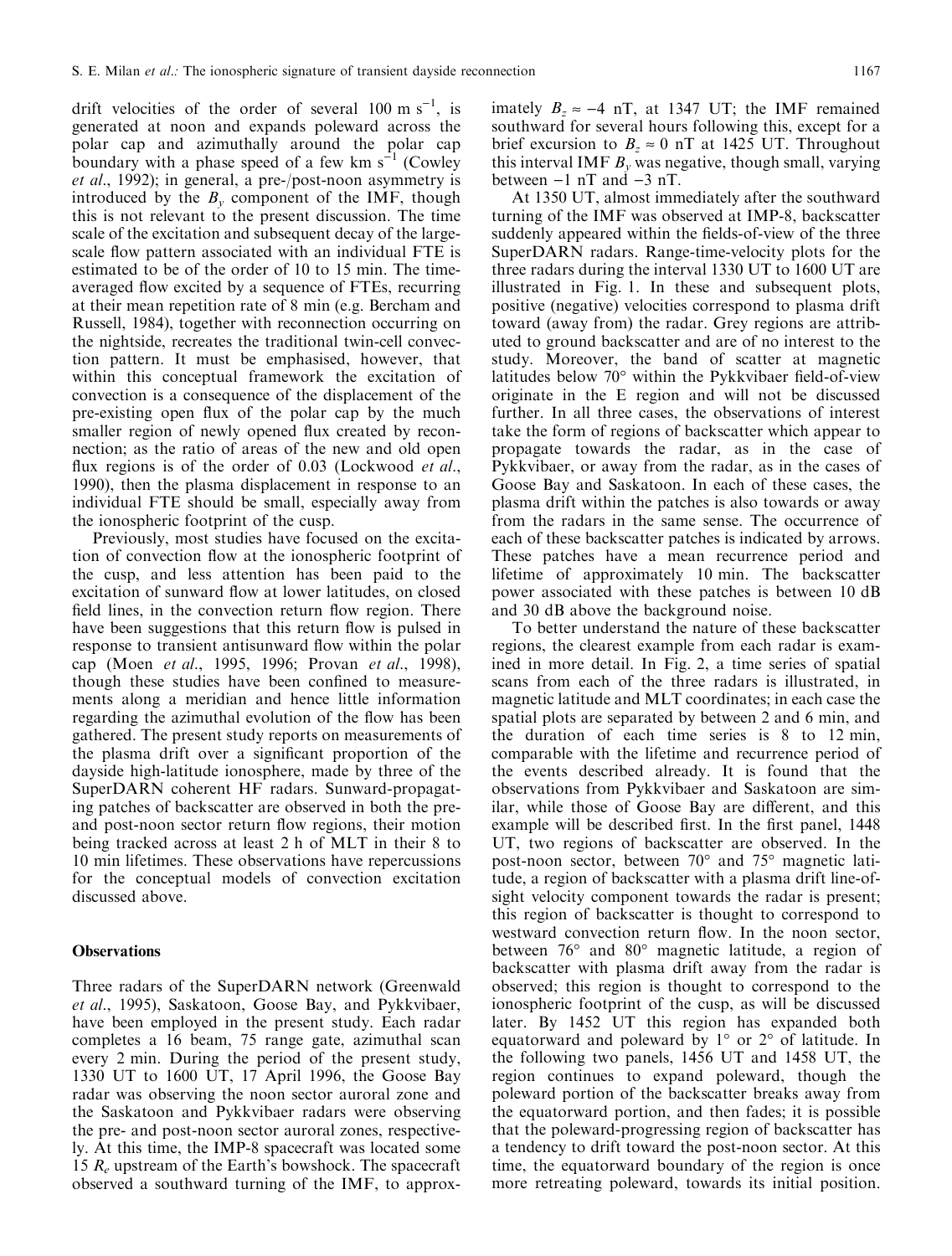

Fig. 1. Range-time-velocity plots for the Saskatoon, Goose Bay and Pykkvibaer radars between 1330 UT and 1600 UT, on 17 April, 1996. Arrows in the Goose Bay radar panel indicate the occurrence of FTE

signatures; arrows in the Saskatoon and Pykkvibaer radar panels indicate the occurrence of return flow backscatter patches

By 1500 UT (not shown), this region of backscatter has returned to its original configuration. Over the 10 min cycle, this region expands poleward by some 400 km before fading, corresponding to a velocity of 650 m  $s^{-1}$ , commensurate with the line-of-sight component of the plasma drift velocity measured within the region.

Within the Pykkvibaer radar field-of-view, at 1438 UT, a patch of backscatter with a plasma drift velocity over 1  ${\rm km~s^{-1}}$  is observed between 16 and 17 MLT, at a magnetic latitude near 68° (indicated by arrow). Lower velocity backscatter is attributed to ground or E region backscatter. In the following three panels the high plasma drift velocity patch of backscatter (indicated by arrows in each panel) moves westward (sunward), before drifting out of the field-of-view at 15 MLT after 1450 UT. A similar feature is observed within the Saskatoon field-of-view, in which a patch of backscatter initially observed near 07 MLT drifts eastward (sunward) before last being seen near 09 MLT at 1432 UT. This patch of backscatter is associated with plasma drift velocities up to 2 km  $s^{-1}$ . In both of these cases, the patches of backscatter progressed through some 2 h of MLT in 10 min, which at a latitude near 70° is a velocity

of approximately between 1.5 and 2  $km s^{-1}$ . The direction of plasma drift within these patches is consistent with sunward flow within the convection return flow region.

### **Discussion**

Following a southward turning of the IMF, backscatter is generated within the viewing areas of three coherent HF radars located in the pre-noon, noon, and post-noon sectors of the high-latitude ionosphere. At local noon, the expected location of the ionospheric footprint of the cusp as the  $B_y$  component of the IMF is small, poleward-propagating regions of poleward flow are observed. Similar poleward-moving backscatter forms have previously been interpreted as the ionospheric signature of flux transfer events (Pinnock  $et$  al., 1995), and indeed the event repetition rate is consistent with that of FTEs (Bercham and Russell, 1984). The spatial observations of these forms bear many similarities to the Cowley et al. (1992) conceptual model of the ionospheric response to transient reconnection: the most recently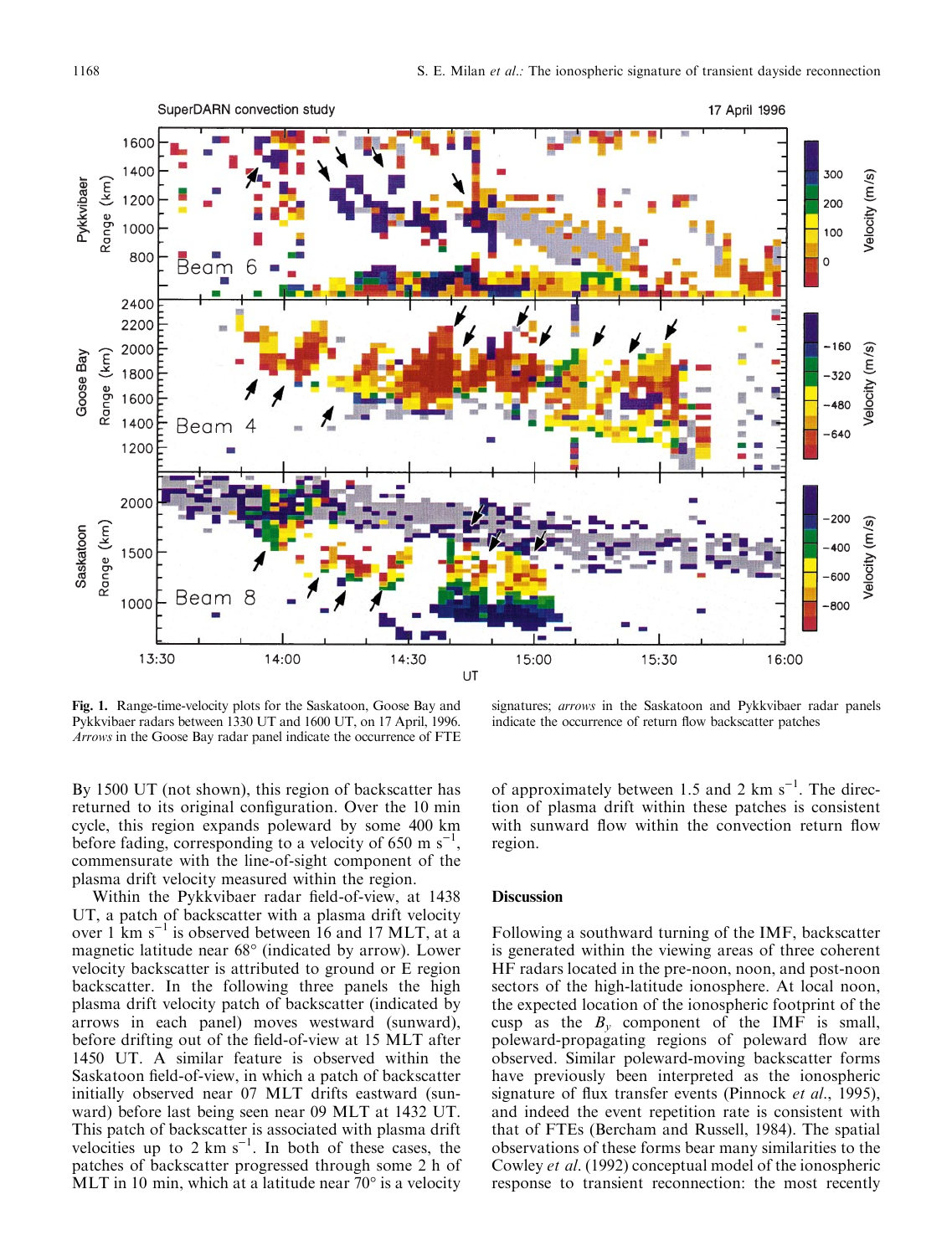

Fig. 2. Time series of two-minute scan spatial maps of line-of-sight plasma drift velocity for the three radars in magnetic latitude and MLT coordinates; magnetic local noon (12 MLT) is towards the top of the page, radial dotted lines indicate MLT meridians and curved

dotted lines represent 60°, 70°, or 80° magnetic latitude. Dashed lines indicate the extent of the radar fields-of-view. In the Pykkvibaer and Saskatoon radar panels, arrows indicate the location of the return flow backscatter patches

created region of open flux, visible through the precipitation of magnetosheath particles into the ionosphere, is displaced poleward by the addition of a new region of open flux at its equatorward boundary; the older region of flux subsequently fades from view as its population of magnetosheath particles is finally exhausted. The velocity of the poleward motion of the region of backscatter and the plasma drift velocity within this region are equal, as predicted by the model. Also, the addition of the new region of open flux is first observed as an equatorward step of the low latitude boundary of the cusp backscatter (a proxy for the open/closed field line boundary, or merging line when reconnection is ongoing), which thereafter progresses poleward as the polar cap boundary relaxes to its zero-flow equilibrium position; similar observations of equatorward steps and poleward relaxations of the low latitude boundary of radar backscatter have been presented by Milan et al. (1999), who demonstrated that this occurred in tandem with identical motions of the red line optical aurora

associated with the cusp region. The tendency for regions of newly opened flux to drift into the post-noon sector is consistent with the (small) negative component of IMF  $B<sub>v</sub>$ . Interestingly, the ionospheric plasma drift velocity associated with the cusp region remains approximately uniform throughout and between each cycle, suggestive of inductive smoothing of the convection response to transient reconnection as proposed by Lockwood and Cowley (1992). Due to the equatorward progression and subsequent poleward retreat of the open/closed field line boundary, the plasma drift across this boundary is not constant; in fact, it is estimated that this relative velocity is of the order of 1 km  $s^{-1}$  during the equatorward motion of the OCFLB (during merging) and 0 km  $s^{-1}$  during the poleward motion of the OCFLB (when the OCFLB is "adiaroic", see Siscoe and Huang, 1985). However, averaged over the 10 min FTE cycle, the plasma drift relative to the OCFLB is  $650 \text{ m s}^{-1}$ , corresponding to a mean reconnection electric field of  $32 \text{ mV m}^{-1}$ . If the region of cusp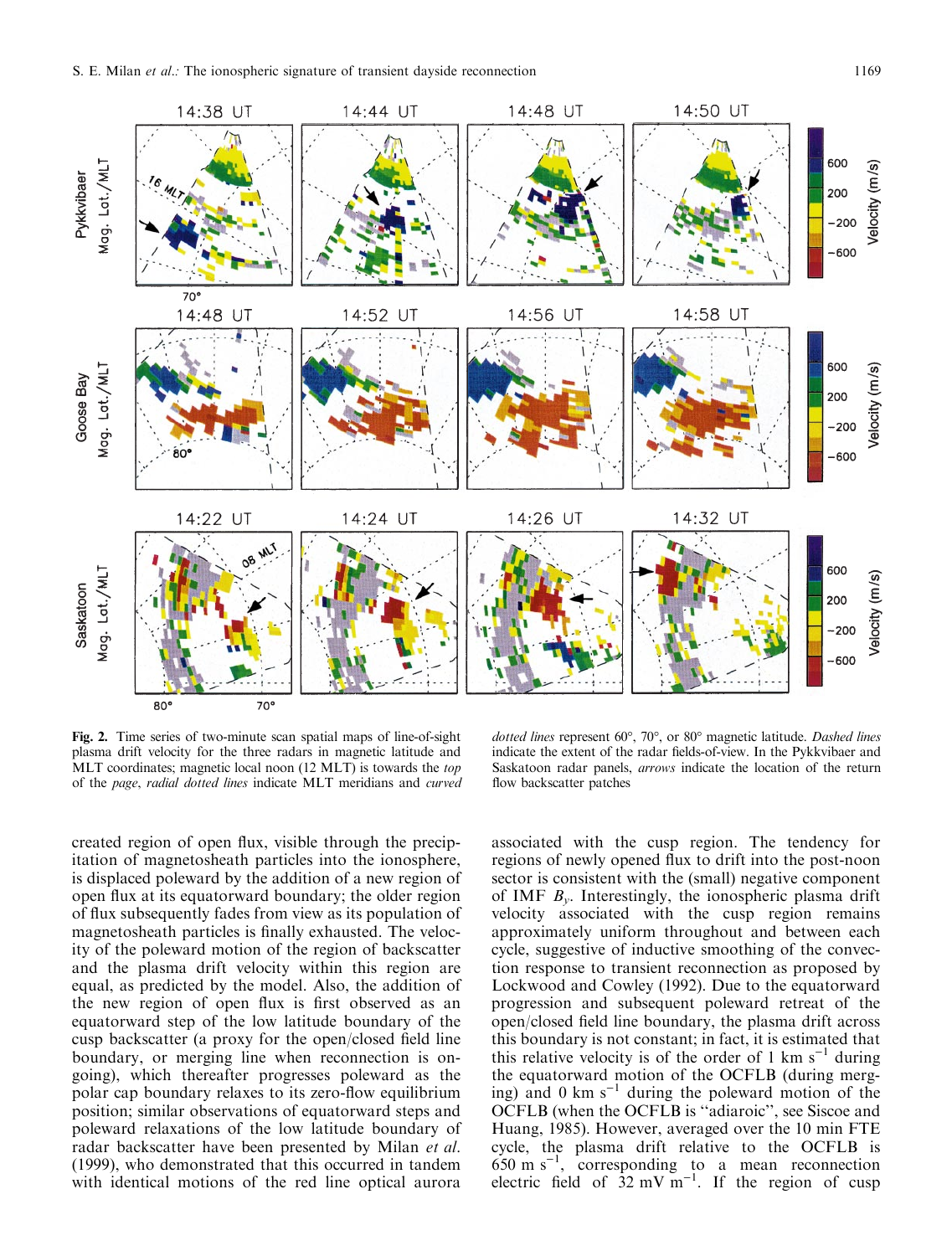backscatter represents the full width of the ionospheric footprint of the merging gap, then this is calculated to be 1300 km in length, giving an estimate of the mean contribution of FTEs to the cross polar cap potential of 42 kV, consistent with the dayside merging rate determined by Baker et al. (1997).

In the pre- and post-noon convection return flow regions, sunward-moving patches of backscatter with sunward plasma drift velocities are observed. These patches have a repetition rate similar to that of the FTE signatures observed in the cusp region, and hence would appear to be generated in response to transient dayside reconnection; that the return flow pulses appear after the southward turning of the IMF and the appearance of FTE signatures, suggests that they are not a response to nightside processes. It has not been possible however, to positively identify a one-to-one correlation between FTE occurrence and the observation of return flow patches; it is not clear whether the patches precede FTE occurrence, occur simultaneously with FTEs, or are a delayed response to FTE occurrence. What, then, is the generating mechanism of these patches of backscatter? Unfortunately, the HF radar technique allows the plasma drift velocity to be measured only within regions of backscatter, regions of the ionosphere containing decametre field-aligned electron density perturbations or irregularities, the targets from which HF radars scatter (see Milan et al., 1998 for a more detailed discussion), and hence the plasma drift within the surrounding ionosphere is unknown. Consequently, in the present case it cannot be determined if the backscatter patches represent a region of ionospheric irregularity generation which drifts with the background convection flow or if the irregularity generation is associated with an enhancement of the convection flow. However, more extensive observations of other pulsed return flow events (the subject of a forthcoming study) allow a more detailed analysis of the flow evolution associated with these patches to be made, and support the second of these possibilities. Such measurements suggest that these backscatter patches are associated with recurrent transient enhancements of the return flow velocity, which are highly periodic in nature. These velocity enhancements propagate sunward from the dawn and dusk sectors toward local noon. These observations bear some similarities to previous observations of sunward-propagating ULF waves located on or near the magnetopause (Sofko et al., 1979; Nielsen, 1984). Irrespective of the exact nature of these return flow transients, they would appear to be closely related to dayside reconnection and convection processes.

These observations suggest that transient dayside reconnection can play a major role in the excitation of ionospheric convection. Poleward-propagating regions of backscatter observed at the expected location of the ionospheric footprint of the cusp are identified with the occurrence of FTEs. In addition, sunward-propagating regions of backscatter associated with transient velocity enhancements are observed within the convection return flow. Both the cusp observations and the existence of return flow velocity enhancements are predicted by the

current conceptual models of the convection response to transient dayside reconnection. However, these models would suggest that the phase propagation of the return flow velocity enhancement should be antisunward, either co-located with the advancing front of the enlarging twin-cell convection pattern (Cowley et al., 1992), or due to the displacement of closed field lines equatorward of the antisunward-propagating newlyopened flux tube (e.g., Southwood, 1987). Such situations were discussed by Moen et al. (1996) in relation to their observations of pulsed return flow. In their study, Moen et al. (1996) were unable to distinguish the direction of phase propagation of the velocity enhancement, as their experiment was limited to essentially point-measurements of the convection flow, and surmised that it was antisunward for consistency with theoretical predictions. The present study, however, indicates that the velocity enhancement propagates sunward. It should be noted that the propagation speed of the velocity enhancement appears somewhat slower than the several  $km s^{-1}$  predicted for the magnetosonic phase propagation of an expansion of the convection pattern.

The findings of the present study raise questions as to the validity of current models of magnetosphere/ionosphere convection. Convection flow does appear to be excited in response to transient dayside reconnection, and the flows over a large portion of the high latitude ionosphere are pulsed at a similar repetition rate to that of flux transfer events. However, the propagation of the convection impulse through the magnetosphere/ionosphere system, causing large-scale flow in response to a localised driving mechanism, has yet to be fully understood.

Acknowledgements. CUTLASS is supported by the Particle Physics and Astronomy Research Council, UK (PPARC grant PPA/R/ R/1997/00256), the Swedish Institute for Space Physics, Uppsala, and the Finnish Meteorological Institute, Helsinki. The authors would like to thank the principle investigator, R. Lepping, for the use of key parameters from the IMP-8 MFI instrument. SEM is supported on PPARC grant PPA/G/0/1997/000254.

Topical Editor D. Alcaydé thanks J. Moen and Gang Lu for their help in evaluating this paper.

#### References

- Baker, K. B., A. S. Rodger, and G. Lu, HF-radar observations of the dayside magnetic merging rate: a geospace environment modeling boundary layer campaign study, J. Geophys. Res., 102, 9603-9617, 1997.
- Berchem, J., and C. T. Russell, Flux transfer events on the magnetopause: Spatial distribution and controlling factors, J. Geophys. Res., 89, 6689, 1984.
- Cowley, S. W. H., and M. Lockwood, Excitation and decay of solar wind-driven flows in the magnetosphere-ionosphere system, Annales Geophysicae, 10, 103-115, 1992.
- Cowley, S. W. H., J. P. Morelli, M. P. Freeman, M. Lockwood, and M. F. Smith, Excitation and decay of flows in the magnetosphere-ionosphere system due to magnetic reconnection and the dayside magnetopause and in the magnetotail, *Proc.* Ist International Conference on Substorms (ICS-1), Kiruna, Sweden, March 1992 (ESA SP-335), 117-123, 1992.